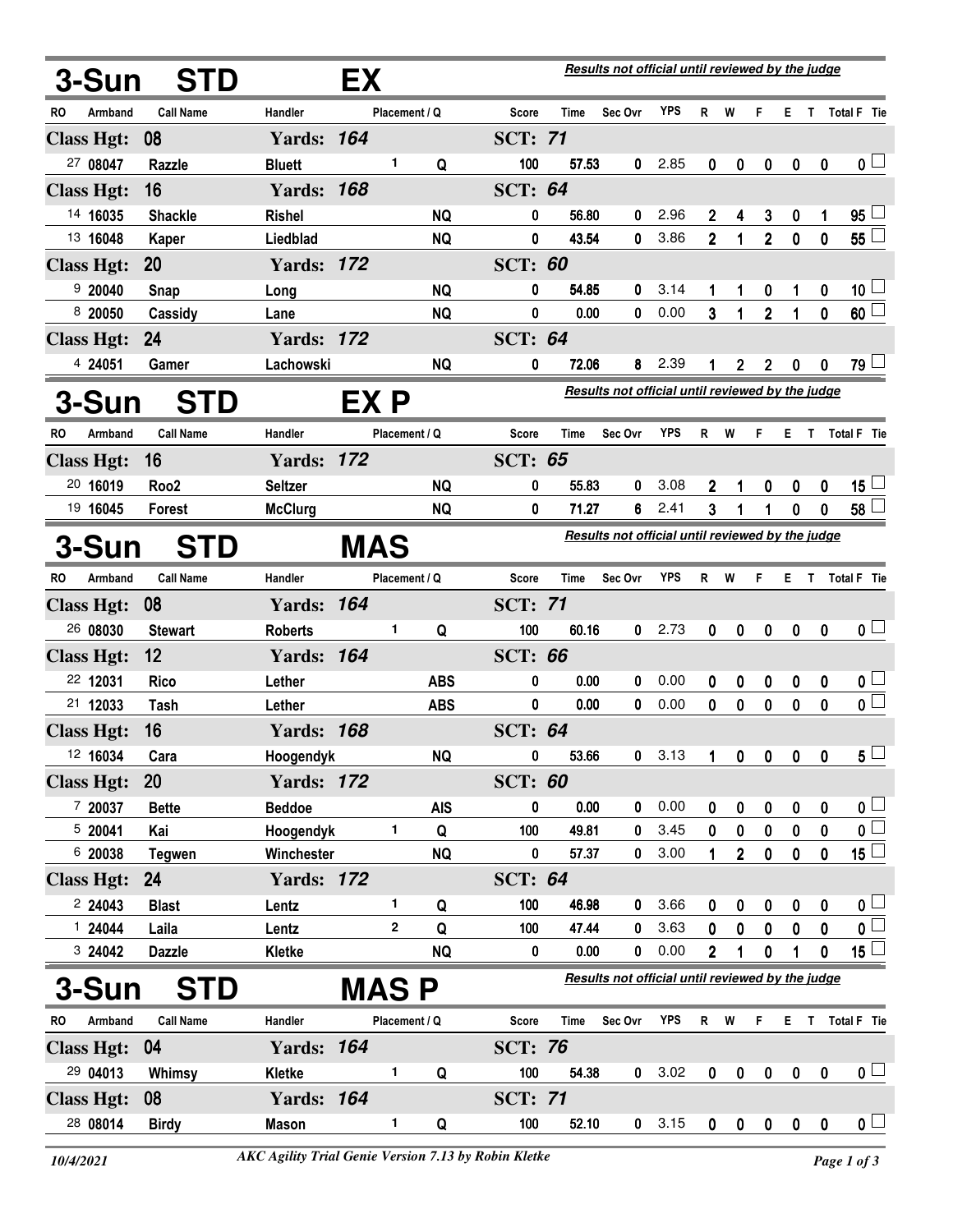| <b>Class Hgt:</b> |                                            | 12               | <b>Yards: 168</b> |     |               |                                                  | <b>SCT: 69</b> |                                                  |                                                  |                                                  |                |                  |                  |                  |                  |                         |  |
|-------------------|--------------------------------------------|------------------|-------------------|-----|---------------|--------------------------------------------------|----------------|--------------------------------------------------|--------------------------------------------------|--------------------------------------------------|----------------|------------------|------------------|------------------|------------------|-------------------------|--|
| 25 12015          |                                            | <b>Thor</b>      | Schneider         |     | 1             | Q                                                | 100            | 51.38                                            | 0                                                | 3.27                                             | 0              | 0                | 0                | 0                | 0                | 0 <sub>1</sub>          |  |
| 24 12016          |                                            | <b>Cricket</b>   | <b>McLeod</b>     |     |               | <b>NQ</b>                                        | 0              | 49.13                                            | 0                                                | 3.42                                             | 1              | 1                | 0                | $\pmb{0}$        | $\pmb{0}$        | 10 <sup>2</sup>         |  |
| 23 12017          |                                            | Kanga            | Liedblad          |     |               | <b>NQ</b>                                        | 0              | 45.91                                            | 0                                                | 3.66                                             | 1              | 1                | 1                | 0                | $\mathbf 0$      | $30\perp$               |  |
| <b>Class Hgt:</b> |                                            | 16               | <b>Yards: 172</b> |     |               |                                                  | <b>SCT: 65</b> |                                                  |                                                  |                                                  |                |                  |                  |                  |                  |                         |  |
| 15 16026          |                                            | Emma             | <b>Beddoe</b>     |     |               | <b>AIS</b>                                       | 0              | 0.00                                             | 0                                                | 0.00                                             | 0              | 0                | 0                | 0                | 0                | 0 <sub>1</sub>          |  |
| 16 16023          |                                            | <b>Mynx</b>      | Kletke            |     | 1             | Q                                                | 100            | 41.56                                            | 0                                                | 4.14                                             | 0              | 0                | 0                | 0                | 0                | $\overline{\mathbf{0}}$ |  |
| 17 16022          |                                            | Kiva             | Liedblad          |     | $\mathbf{2}$  | Q                                                | 100            | 43.52                                            | 0                                                | 3.95                                             | 0              | 0                | $\bf{0}$         | 0                | $\mathbf 0$      | 0 <sup>1</sup>          |  |
| 18 16020          |                                            | <b>Twist</b>     | Lane              |     |               | <b>NQ</b>                                        | 0              | 55.64                                            | 0                                                | 3.09                                             | 1              | 0                | 1                | 0                | 0                | $25\perp$               |  |
| <b>Class Hgt:</b> |                                            | 20               | <b>Yards: 172</b> |     |               |                                                  | <b>SCT: 69</b> |                                                  |                                                  |                                                  |                |                  |                  |                  |                  |                         |  |
| 11 20027          |                                            | Grazie           | Honan             |     | 1.            | Q                                                | 100            | 63.32                                            | 0                                                | 2.72                                             | 0              | 0                | 0                | 0                | 0                | 0 <sub>1</sub>          |  |
| 10 20028          |                                            | <b>Blysse</b>    | <b>Stephens</b>   |     |               | <b>NQ</b>                                        | 0              | 57.79                                            | 0                                                | 2.98                                             | 1              |                  |                  | 0                |                  | $35\lceil$              |  |
| <b>3-Sun</b>      |                                            | <b>STD</b>       |                   |     | NOV B         |                                                  |                |                                                  | Results not official until reviewed by the judge |                                                  |                |                  |                  |                  |                  |                         |  |
| RO                | Armband                                    | <b>Call Name</b> | Handler           |     | Placement / Q |                                                  | Score          | Time                                             | Sec Ovr                                          | YPS                                              | R W            |                  | F.               |                  |                  | E T Total F Tie         |  |
| <b>Class Hgt:</b> |                                            | 08               | <b>Yards: 137</b> |     |               |                                                  | <b>SCT: 79</b> |                                                  |                                                  |                                                  |                |                  |                  |                  |                  |                         |  |
| 4 08007           |                                            | <b>Aries</b>     | <b>Kletke</b>     |     |               | <b>NQ</b>                                        | 0              | 80.31                                            | 1                                                | 1.71                                             | $\overline{2}$ | 3                | 1                | 0                | $\mathbf 0$      | $46\perp$               |  |
| <b>Class Hgt:</b> |                                            | 24               | <b>Yards: 141</b> |     |               |                                                  | <b>SCT: 69</b> |                                                  |                                                  |                                                  |                |                  |                  |                  |                  |                         |  |
| 124010            |                                            | <b>Bosco</b>     | Rose              |     | 1.            | Q                                                | 91             | 73.60                                            | 4                                                | 1.92                                             | 1              | 0                | 0                | 0                | $\mathbf 0$      | $9\perp$                |  |
|                   | <b>NOV P</b><br><b>3-Sun</b><br><b>STD</b> |                  |                   |     |               | Results not official until reviewed by the judge |                |                                                  |                                                  |                                                  |                |                  |                  |                  |                  |                         |  |
| RO                | Armband                                    | <b>Call Name</b> | Handler           |     | Placement / Q |                                                  | Score          | Time                                             | Sec Ovr                                          | <b>YPS</b>                                       | R              | W                | F                | E                | T                | Total F Tie             |  |
| <b>Class Hgt:</b> |                                            | 12               | <b>Yards:</b>     | 139 |               |                                                  | <b>SCT: 75</b> |                                                  |                                                  |                                                  |                |                  |                  |                  |                  |                         |  |
| 3 12003           |                                            | <b>Kelsey</b>    | Coleman           |     |               | <b>NQ</b>                                        | 0              | 102.85                                           | 27                                               | 1.35                                             | 3              | $\boldsymbol{2}$ | 1                | $\boldsymbol{0}$ | $\mathbf 0$      | $72 \Box$               |  |
| <b>Class Hgt:</b> |                                            | <b>20</b>        | <b>Yards: 141</b> |     |               |                                                  | <b>SCT: 74</b> |                                                  |                                                  |                                                  |                |                  |                  |                  |                  |                         |  |
| 220006            |                                            | Remi             | Carter            |     |               | <b>ABS</b>                                       | 0              | 0.00                                             | 0                                                | 0.00                                             | $\mathbf{0}$   | 0                | 0                | 0                | $\mathbf 0$      | 0 <sub>1</sub>          |  |
| <b>3-Sun</b>      |                                            | STD              |                   |     | <b>OPEN</b>   |                                                  |                | Results not official until reviewed by the judge |                                                  |                                                  |                |                  |                  |                  |                  |                         |  |
| RO                | Armband                                    | Call Name        | Handler           |     | Placement / Q |                                                  | Score          | Time                                             | Sec Ovr                                          | YPS                                              | R              | W                | F.               |                  |                  | E T Total F Tie         |  |
| <b>Class Hgt:</b> |                                            | 16               | <b>Yards: 163</b> |     |               |                                                  | <b>SCT: 70</b> |                                                  |                                                  |                                                  |                |                  |                  |                  |                  |                         |  |
| 2,16001           |                                            | Fancy            | <b>Snyder</b>     |     | 1             | Q                                                | 95             | 59.17                                            | $\mathbf{0}$                                     | 2.75                                             | 1              | $\mathbf 0$      | $\mathbf 0$      | $\mathbf 0$      | $\mathbf 0$      | $5\perp$                |  |
| <b>Class Hgt:</b> |                                            | 20               | <b>Yards: 167</b> |     |               |                                                  | <b>SCT: 68</b> |                                                  |                                                  |                                                  |                |                  |                  |                  |                  |                         |  |
| 120039            |                                            | Kaz              | Hoogendyk         |     | 1             | Q                                                | 95             | 47.34                                            | 0                                                | 3.53                                             | 1              | 0                | $\mathbf 0$      | $\boldsymbol{0}$ | $\mathbf 0$      | $5\sqcup$               |  |
| 3-Sun             |                                            | <b>STD</b>       |                   |     | <b>PRM</b>    |                                                  |                |                                                  | Results not official until reviewed by the judge |                                                  |                |                  |                  |                  |                  |                         |  |
| RO                | Armband                                    | <b>Call Name</b> | Handler           |     | Placement / Q |                                                  | <b>Score</b>   | <b>Time</b>                                      | Sec Ovr                                          | <b>YPS</b>                                       | R W            |                  | F.               | Е.               | T                | Total F Tie             |  |
| <b>Class Hgt:</b> |                                            | 08               | Yards: 0          |     |               |                                                  | <b>SCT: 65</b> |                                                  |                                                  |                                                  |                |                  |                  |                  |                  |                         |  |
| $508030*$         |                                            | <b>Stewart</b>   | <b>Roberts</b>    |     |               | <b>NQ</b>                                        | 0              | 57.82                                            | 0                                                | 0.00                                             | $\mathbf 0$    | 1                | $\boldsymbol{0}$ | $\boldsymbol{0}$ | $\mathbf 0$      | $5\perp$                |  |
| <b>Class Hgt:</b> |                                            | <b>20</b>        | Yards: 0          |     |               |                                                  | <b>SCT: 55</b> |                                                  |                                                  |                                                  |                |                  |                  |                  |                  |                         |  |
| 2 20037*          |                                            | <b>Bette</b>     | <b>Beddoe</b>     |     |               | <b>AIS</b>                                       | 0              | 0.00                                             | 0                                                | 0.00                                             | 0              | 0                | 0                | $\pmb{0}$        | $\boldsymbol{0}$ | 0 <sub>1</sub>          |  |
| $120040*$         |                                            | Snap             | Long              |     |               | <b>NQ</b>                                        | 0              | 55.07                                            | 0                                                | 0.00                                             | $\overline{2}$ | 1                | $\mathbf{3}$     | $\boldsymbol{0}$ | $\mathbf{0}$     | $75\Box$                |  |
| 3-Sun             |                                            | <b>STD</b>       |                   |     | <b>PRM</b>    | P                                                |                |                                                  |                                                  | Results not official until reviewed by the judge |                |                  |                  |                  |                  |                         |  |
| <b>RO</b>         | Armband                                    | <b>Call Name</b> | Handler           |     | Placement / Q |                                                  | Score          | Time                                             | Sec Ovr                                          | <b>YPS</b>                                       | R              | W                | F                | Е                | T                | Total F Tie             |  |
|                   |                                            |                  |                   |     |               |                                                  |                |                                                  |                                                  |                                                  |                |                  |                  |                  |                  |                         |  |